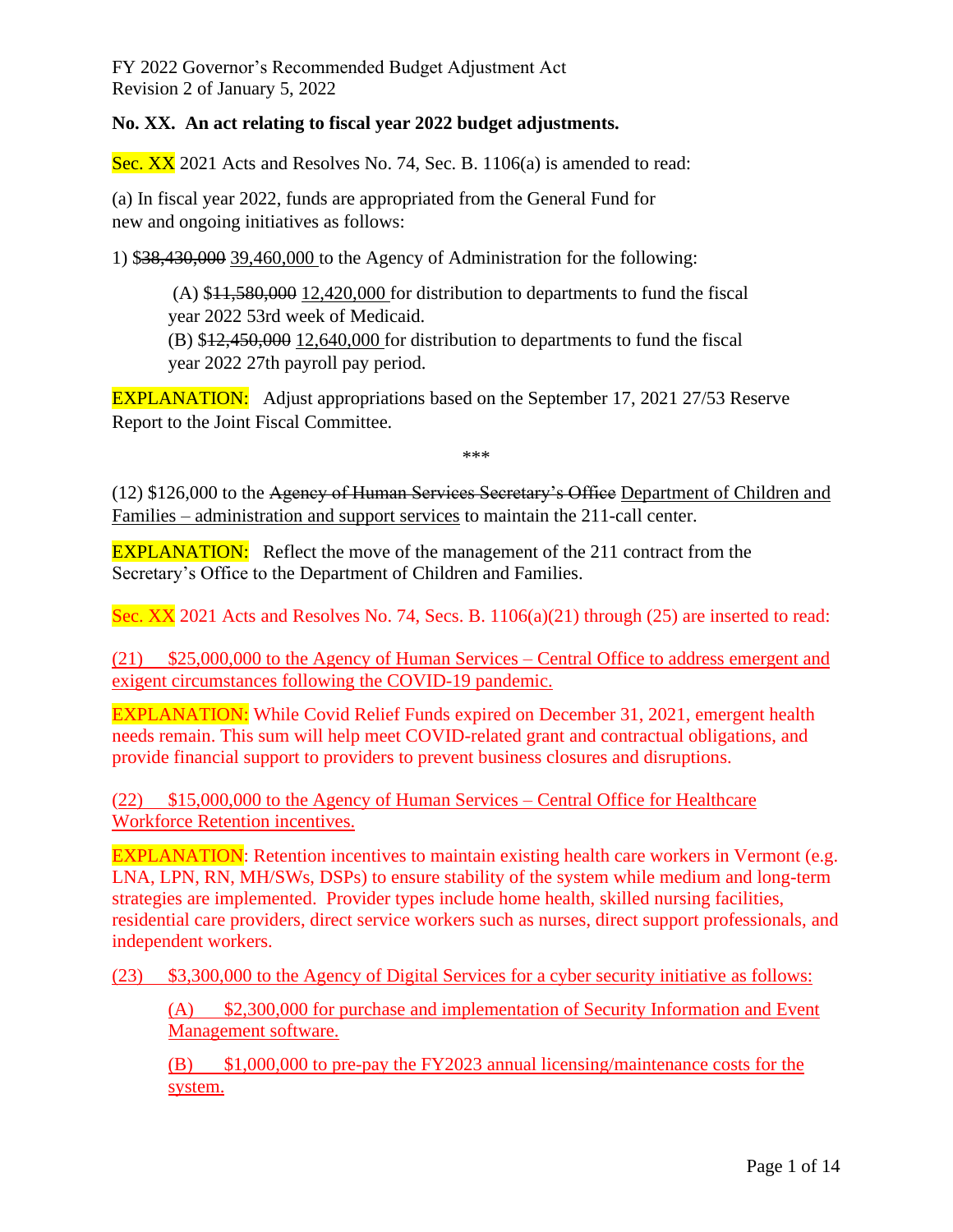EXPLANATION: Provide improved protection against cyber attacks by implementing a new system for Security Information and Event Management (the real-time analysis of system logs and security alerts generated by applications and network hardware). The licensing/maintenance cost would be distributed as a statewide allocation beginning in FY2024.

(24) \$20,000,000 to the State Treasurer's Office to be used to redeem, prior to maturity, State of Vermont general obligation bonds that may become eligible for redemption in fiscal years 2022 and 2023. These funds shall carry forward into fiscal year 2023 and be used only for the purpose of redeeming State of Vermont general obligation bonds prior to maturity.

.

EXPLANATION: Reduce the State's outstanding debt to reduce debt service costs, lower Vermont's debt-to-GDP ratio, and improve the State's standing with credit rating agencies.

(25) \$350,000 to the Department of Environmental Conservation to evaluate and provide an analysis of the capital and ongoing operations and maintenance costs of the Green River Dam. Any unspent funds will be directed to state-owned dams to evaluate the capital and ongoing operations and maintenance costs.

EXPLANATION: Provide an economic analysis of the potential cost to the State to assume ownership of the Green River Dam, to include capital (what the State would need to invest in the structure to keep it in good standing as a high-hazard dam) and ongoing operations and maintenance costs.

Sec. XX 2021 Acts and Resolves No. 74, Sec. B. 1107 is inserted to read:

## FISCAL YEAR 2022 ONE-TIME APPROPRIATIONS FROM SECTION 9817 OF THE AMERICAN RESCUE PLAN ACT FOR MEDICAID HOME- AND COMMUNITY-BASED SERVICES

- (a) At the close of Fiscal Year 2022, up to \$66,000,000 of the General Fund in Sec. B.301 of this Act shall revert, and up to \$66,000,000 of the amount reverted shall be appropriated as a onetime appropriation for the Agency of Human Services Central Office in Fiscal Year 2022. This one-time appropriation will be used as match for the American Rescue Plan Section 9817 Home and Community Based-Services (HCBS) Reinvestment activities. Unspent funds from this one-time appropriation shall carry forward until fully expended.
- (b) Based on the October 2021 HCBS spending plan as submitted to the Center for Medicare and Medicaid Services, the following amounts shall be appropriated in Fiscal Year 2022 as onetime Global Commitment fund appropriations and carried forward until fully expended for the following departments:
	- (1) \$85,601,939 to the Agency of Human Services Secretary's Office
	- (2) \$2,370,000 to Department of Disabilities, Aging and Independent Living
	- (3) \$6,171,000 to Department of Mental Health
	- (4) \$390,000 to the Department of Vermont Health Access
	- (5) \$4,942,586 to the Department of Health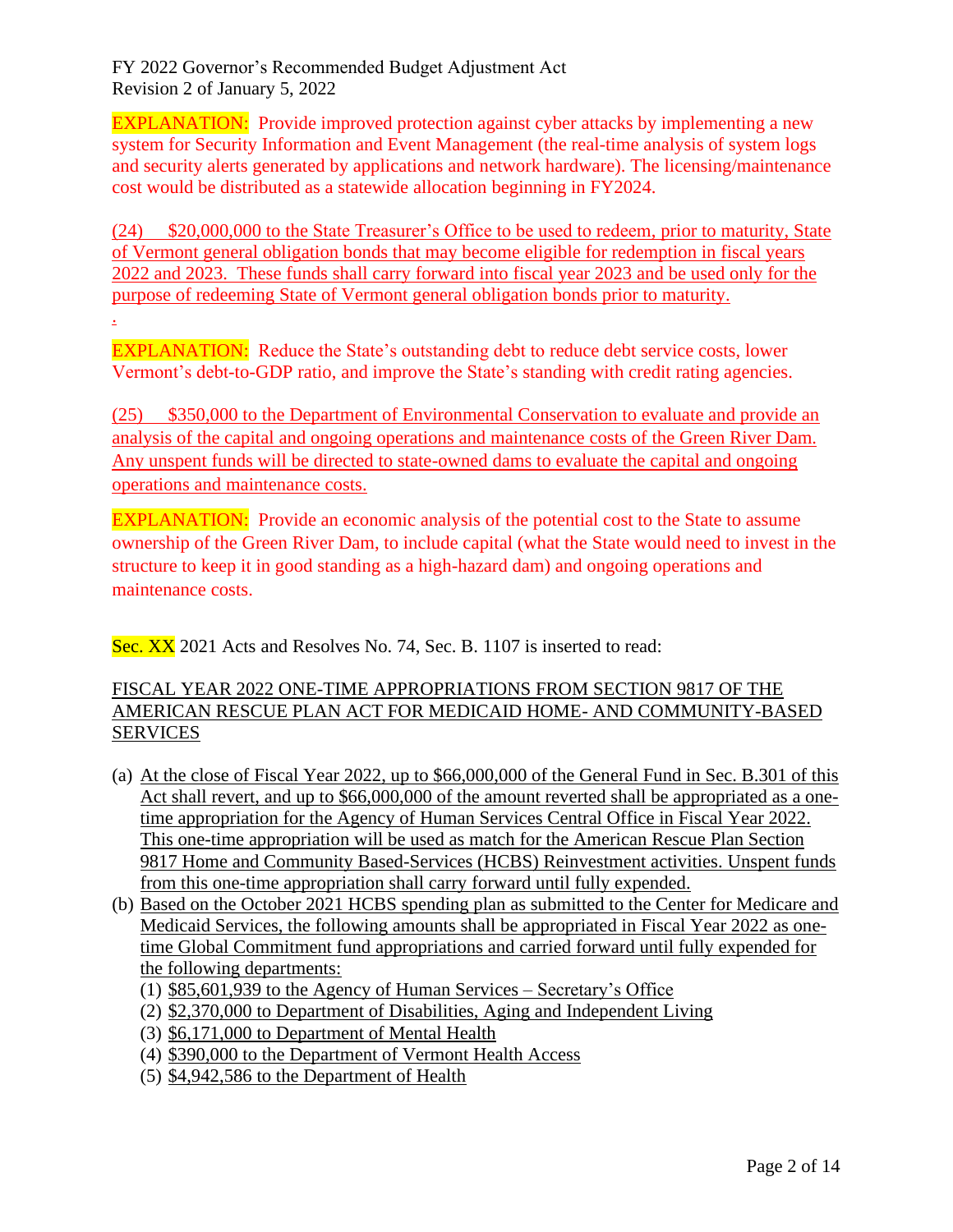(c) In order to facilitate end-of-year closeout for Fiscal Year 2022, the appropriations in subsections (a) and (b) of this Section shall be included among the Global Commitment appropriations referenced in Sec. E.301.2 of this Act available for transfers.

EXPLANATION: Language to establish Global Commitment spending authority associated with the HCBS spending plan.

Sec. XX 2021 Acts and Resolves No. 74, Sec. D. 101 is amended to read:

(a) Notwithstanding any other provision of law, the following amounts are transferred from the funds indicated:

\*\*\*

(6) From the Clean Water Fund (21932) established by 10 V.S.A. § 1388 to the Agricultural Water Quality Special Fund (21933) created under 6 V.S.A. § 4803: \$4,521,393 5,963,850.

**EXPLANATION:** The August 12, 2021 Clean Water Board meeting recommended an additional Clean Water Fund appropriation to the Vermont Agency of Agriculture, Food and Markets (AAFM), in the amount of \$1,442,457. This comes to the AAFM in the form of a transfer from the Clean Water Fund to the Agricultural Water Quality Special fund. This adjustment increases the original transfer amount by \$1,442,457 to provide for the B.225.2 appropriation adjusted in Section  $\overline{XX}$  of this act.

\*\*\*

(10) From the Transportation FHWA Fund (20135) to the Transportation Infrastructure Bonds Debt Service Fund (35200) established by 32 V.S.A. § 951a for funding the redemption of transportation infrastructure bonds principal repayment prior to maturity: \$12,554,768.

(11) From the Transportation Fund--Non-Dedicated (20105) to the Transportation Infrastructure Bonds Debt Service Fund (35200) established by 32 V.S.A. § 951a for funding the redemption of transportation infrastructure bonds principal repayment prior to maturity: \$7,009,388 \$4,863,957.

EXPLANATION: The 2021 Coronavirus Response and Relief Supplemental Apportionment and Allocation provided \$50.4M dollars to Vermont from the Federal Highway Administration (FHWA). A provision of this apportionment provides for its use toward transportation debt service. The remaining balance of this apportionment, along with \$7M of Transportation Funds, is transferred to the Transportation Infrastructure Bonds Debt Service Fund to repay Transportation Infrastructure Bond debt, which will eliminate both the amount of interest owed and the \$2.5M annual debt service payment. Savings will be available for use toward federal match requirements described in the Infrastructure Improvement and Jobs Act of 2021, and ongoing future federal match requirements. Funds needed for the June 15, 2022 debt service payment have already been transferred to the trustee, so the amount to be included in the BAA will be reduced. We will only need to include the principal amount of bonds outstanding after the June 15 payment (\$19,925,000) less the Debt Service Reserve (\$2,506,275) which will be liquidated and used for redemption, for a total of \$17,418,725.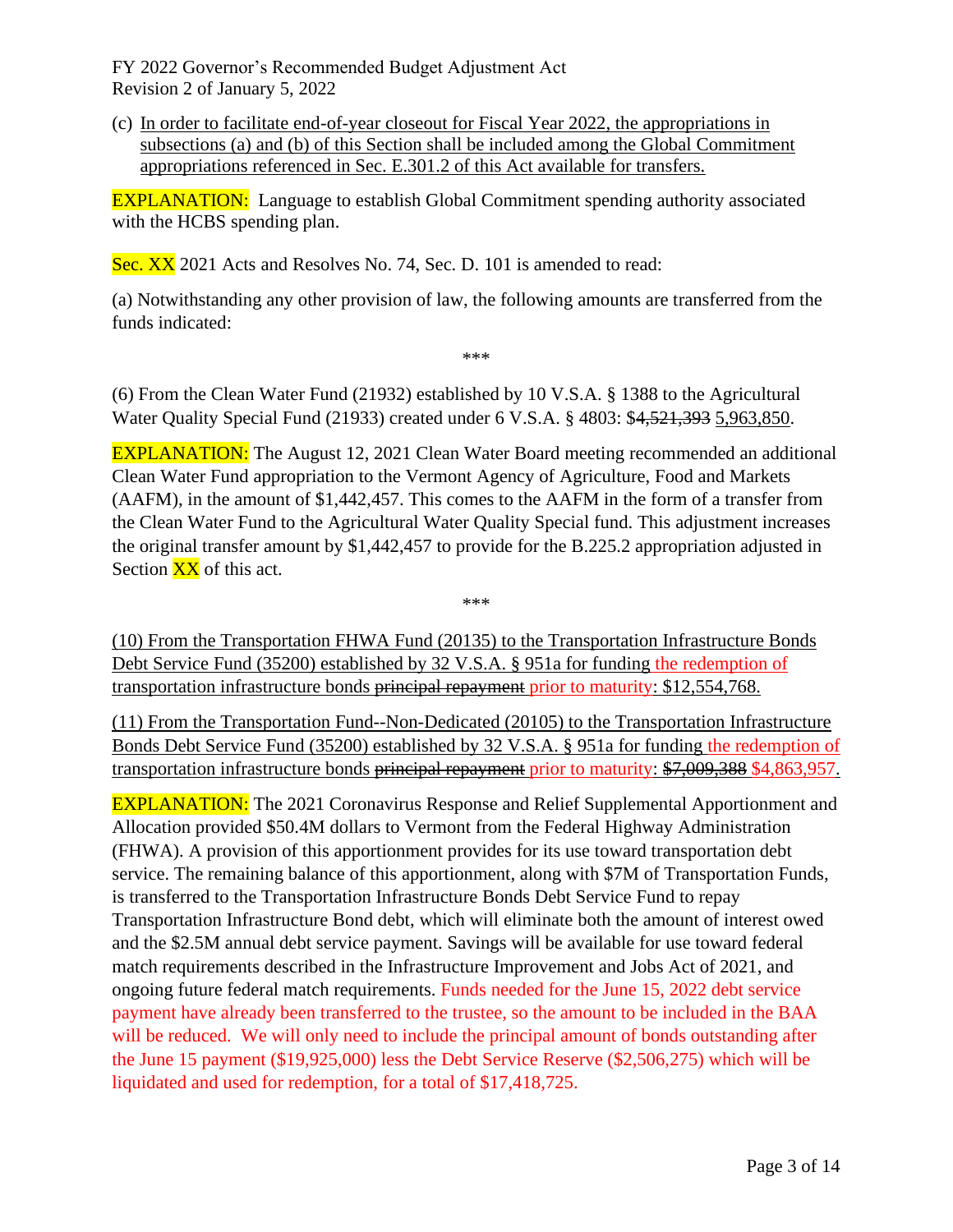(12) From the General Fund to the Correctional Industries Internal Services Fund (59100): \$1,877,092.

**EXPLANATION:** This figure represents \$800,000 of funds reverted from VDH Admin and Public Health appropriations to the General Fund per D.101(d) below, plus an additional amount of \$1,077,092 of General Funds to be transferred to the Correctional Industries Internal Services Fund (59100) to address its deficit balance.

(13) From the General Fund to the Property Management Fund (58700) established by 29 V.S.A. § 160: \$10,000,000.

EXPLANATION: This transfer pays down the legacy deficit created by lack of a revenue source prior to FY2017 to operate the Property Management program. In FY2017, a 5.26% surcharge on lease payments was implemented to fund ongoing program operation and prevent growth of the deficit; however, the surcharge is insufficient to pay down the pre-FY2017 deficit.

(14) From the General Fund to the State Liability Self-Insurance Fund (56200): \$6,700,000.

EXPLANATION: Provide sufficient fund reserves to accommodate coverage changes due to July 2021 policy renewal terms, including decreased coverage and increased retention for Nontort Excess Liability, and increased deductible (from \$250k to \$3.5M) and decreased coverage (from \$10M to \$5M) for Cyber Liability.

\*\*\*

(b) Notwithstanding any provisions of law to the contrary, in fiscal year 2022:

(1) The following amounts shall be transferred to the General Fund from the funds indicated:

\*\*\*

### 21500 Interdepartmental Transfer Fund – 7100000022 \$125,000.00

EXPLANATION: In 2016, ACCD approved a \$200,000 grant from the VT Enterprise Fund (21944) to BHS Composites, and made a first payment of \$100,000 to the grantee. In June of 2021, \$25,000 of this original payment, along with \$100,000 that had been obligated for a second payment, was returned based on determination that the grantee was unable to meet the obligations of the grant agreement. Because the VT Enterprise Fund was sunset 6/30/2017 and the remaining fund balance was transferred to the General Fund, the \$125,000 being returned to ACCD is likewise requested for transfer to the General Fund.

\*\*\*

(d) Notwithstanding any provision of law to the contrary, in fiscal year 2022, the following amounts shall revert to the General Fund from the accounts indicated:

2150010000 Military – administration \$200,000.00 316,556.00

EXPLANATION: Increase to reversion of \$116,556 is due to a reduction in the amount disbursed to Vermont Student Assistance Corporation in Section XX of this act.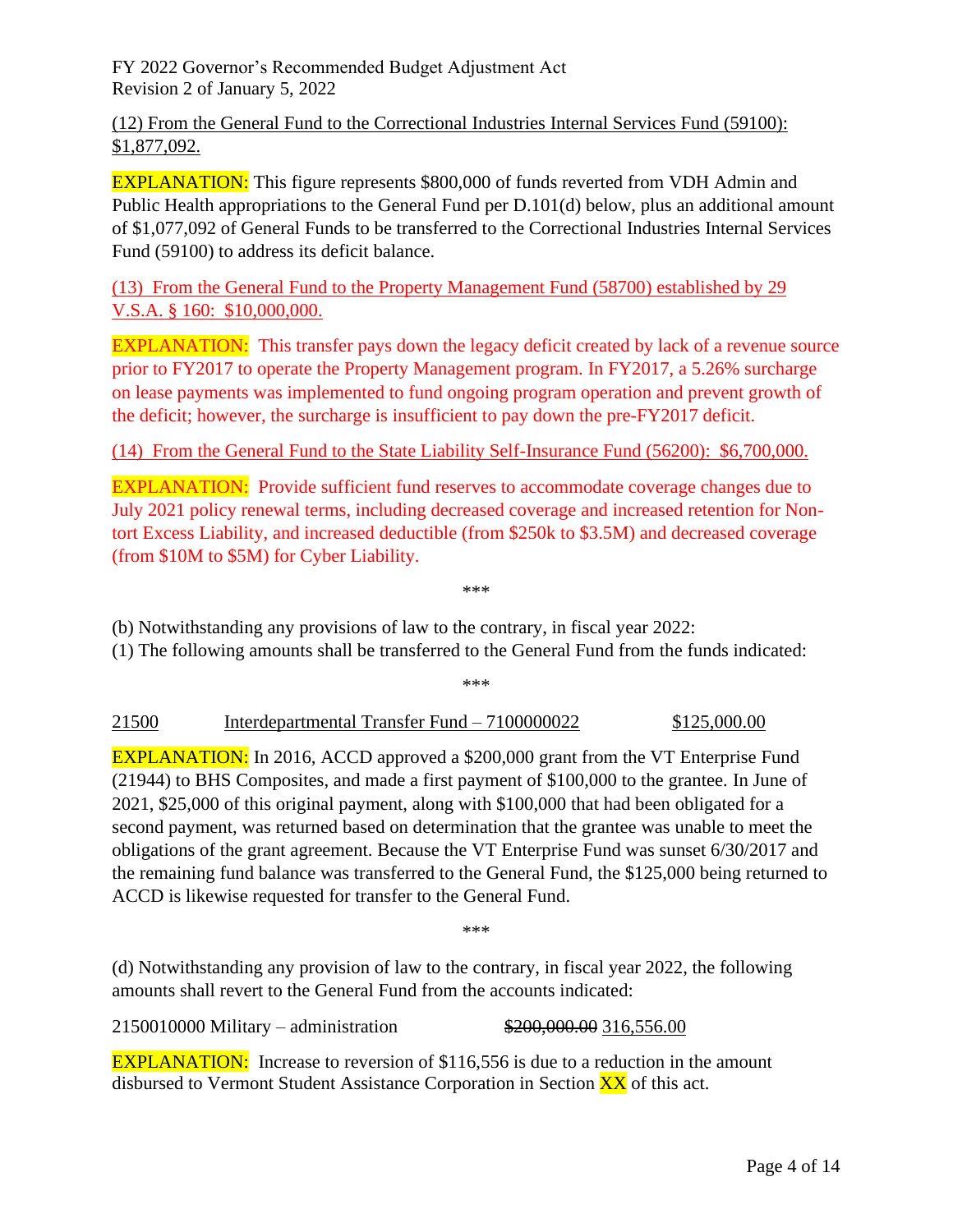# 1210002000 Legislature \$140,000.00 \$140,000.00 \$15,000.00

**EXPLANATION:** Increase to reversion of \$295,000 is intended to fund increased appropriations to B.126 and B.127 in Section  $\overline{XX}$  of this act.

| 1215001000 Legislative Counsel            | \$<br>50,000.00           |                |
|-------------------------------------------|---------------------------|----------------|
| 1220000000 Joint Fiscal Office            | \$<br>50,000.00           |                |
| 1225001000 Legislative IT                 | \$<br>120,000.00          |                |
| 1230001000 Sergeant at Arms               | \$<br>60,000.00           |                |
| 1100010000 Secretary of Administration    | \$<br>50,000.00           |                |
| 1110003000 Budget & Management            | \$<br><u>117,075.64</u>   |                |
| 1110006000 University of Vermont          | \$<br>1.00                |                |
| 1110007000 UVM-Morgan Horse Farm          | \$<br>1.00                |                |
| 1110009100 Vermont State Colleges         | \$<br>3.00                |                |
| 1130030000 Libraries                      | 26,000.38<br>\$           |                |
| 1140010000 Tax Operation Costs            | \$<br>200,000.00          |                |
| 1140040000 Homeowner Rebates              | \$<br>333,503.02          |                |
| 1140330000 Renter Rebates                 | <u>1,712,964.82</u><br>\$ |                |
| 1240001000 Lieutenant Governor's Office   | \$<br>20,672.89           |                |
| 1260891901 Pension Grp Membership         | \$<br>65,000.00           |                |
| 2130200000 Sheriffs                       | \$<br>542,914.55          |                |
| 2140010000 DPS - State Police             | \$13,666,973.39           |                |
| 2170010000 Criminal Justice Trng Council  | \$<br>62,049.00           |                |
| 2280001000 Human Rights Commission        | <u>35,422.68</u>          | 9,101.68<br>\$ |
| 3150891901 Copeland Center                | \$<br>5,803.03            |                |
| 3330010000 Green Mountain Care Board      | \$<br>0.44                |                |
| 3400001000 Secretary's Office Admin Costs | \$<br>50,000.00           |                |
| 3400002000 RSVP Appropriation             | \$<br>1,035.00            |                |
| 3400891902 Elec Med/Health Records Syst   | \$<br>3,894.00            |                |
| 3410017000 DVHA-Programs-ST-Only Funded   | \$<br>76,450.02           |                |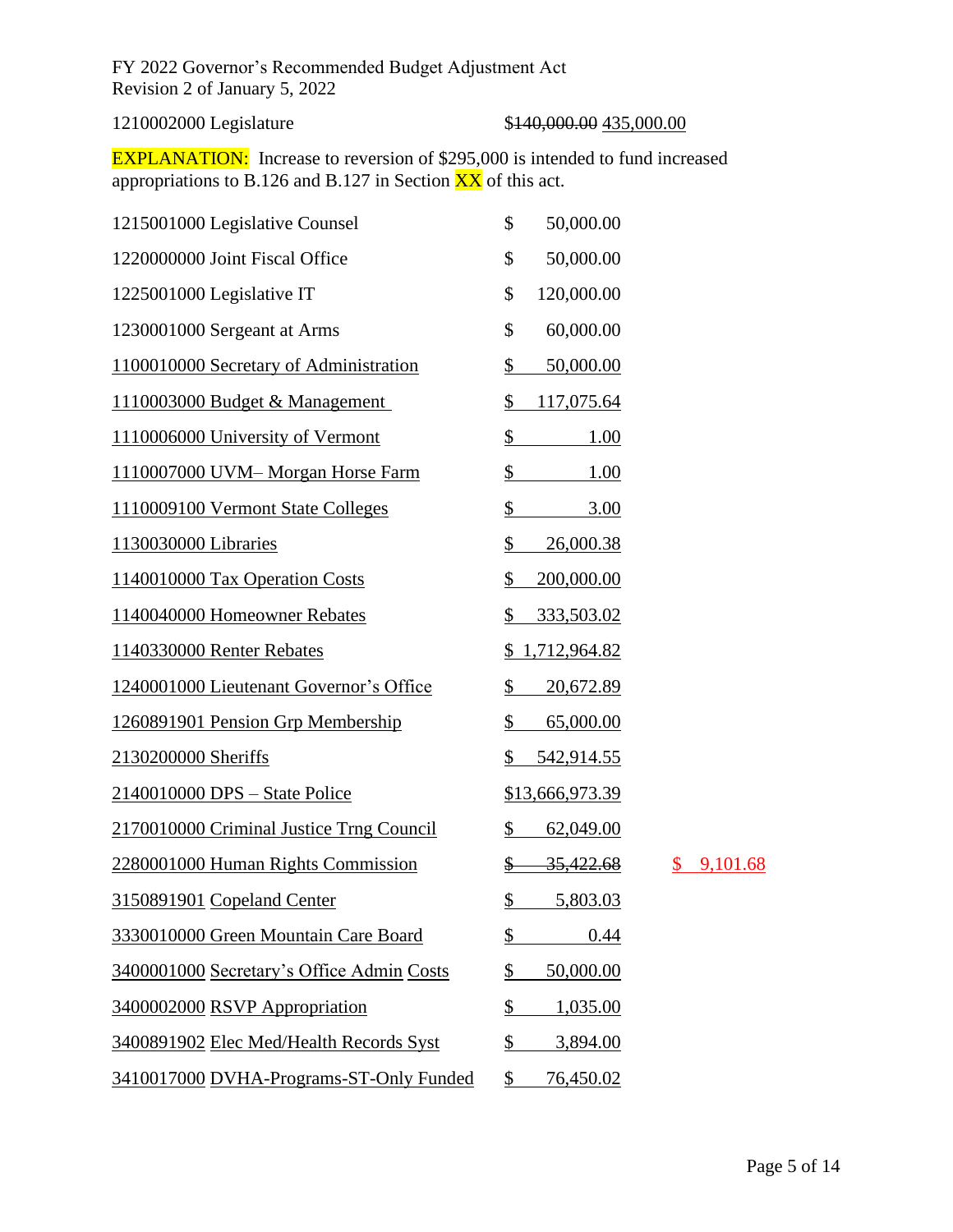| 3420010000 Administration                 | 650,000.00<br>\$                 |
|-------------------------------------------|----------------------------------|
| 3420021000 Public Health                  | 1,784,782.61<br>\$               |
| 3420892110 VDH-Data Collection            | \$<br>134,000.00                 |
| 3440060000 DCFS - General Assistance      | <u>\$4,374,450.77</u>            |
| 3440891903 Parent Child Centers           | \$<br>18,089.40                  |
| 3440891906 Incentivizing Child Care Profs | \$<br>96,628.40                  |
| 3440891908 Weatherization Assist Bridge   | \$<br>290,035.94                 |
| 3460020000 Advocacy & Indep Living Grants | \$<br>241,585.88                 |
| 3480004000 Correc-Correctional Services   | \$<br>6,361,238.22               |
| 5100010000 Administration                 | \$<br>118,500.00                 |
| 5100060000 Adult Basic Education          | \$<br>63,476.19                  |
| 5100070000 Education Services             | \$<br>51,719.84                  |
| 5100210000 Ed - Flexible Pathways         | \$<br>10,675.00                  |
| 5100891807 Restorative Justice Grants     | \$<br><u>75,867.34</u>           |
| 5100891901 AOE New Positions              | \$<br>214,729.59                 |
| 6100040000 Property Tax Assessment Approp | \$<br>0.93                       |
| 6130010000 Administration                 | $\overline{\mathcal{L}}$<br>0.70 |
| 7100892107 ACCD-Public Access TV          | \$<br>30,450.10                  |
| 7120892001 ThinkVermont Initiative        | $\frac{1}{2}$<br>45,000.00       |

EXPLANATION: Additional amounts, totaling \$31,530,994.77 \$31,504,673.77, remaining for reversion to General Fund after Finance & Management approval of expenditure plans for carryforward from SFY21 to SFY22.

(e) Notwithstanding any provision of law to the contrary, in fiscal year 2022, the following amounts shall revert to the Education Fund from the accounts indicated:

| 1140060000 Reappraisal & Listing Payments | 0.13           |
|-------------------------------------------|----------------|
| 5100010000 Administration                 | 950,949.54     |
| 5100040000 Special Education Formula      | \$5,824,528.53 |
| 5100050000 State-Placed Students          | 880,000.00     |
| 5100090000 Education Grant                | 0.69           |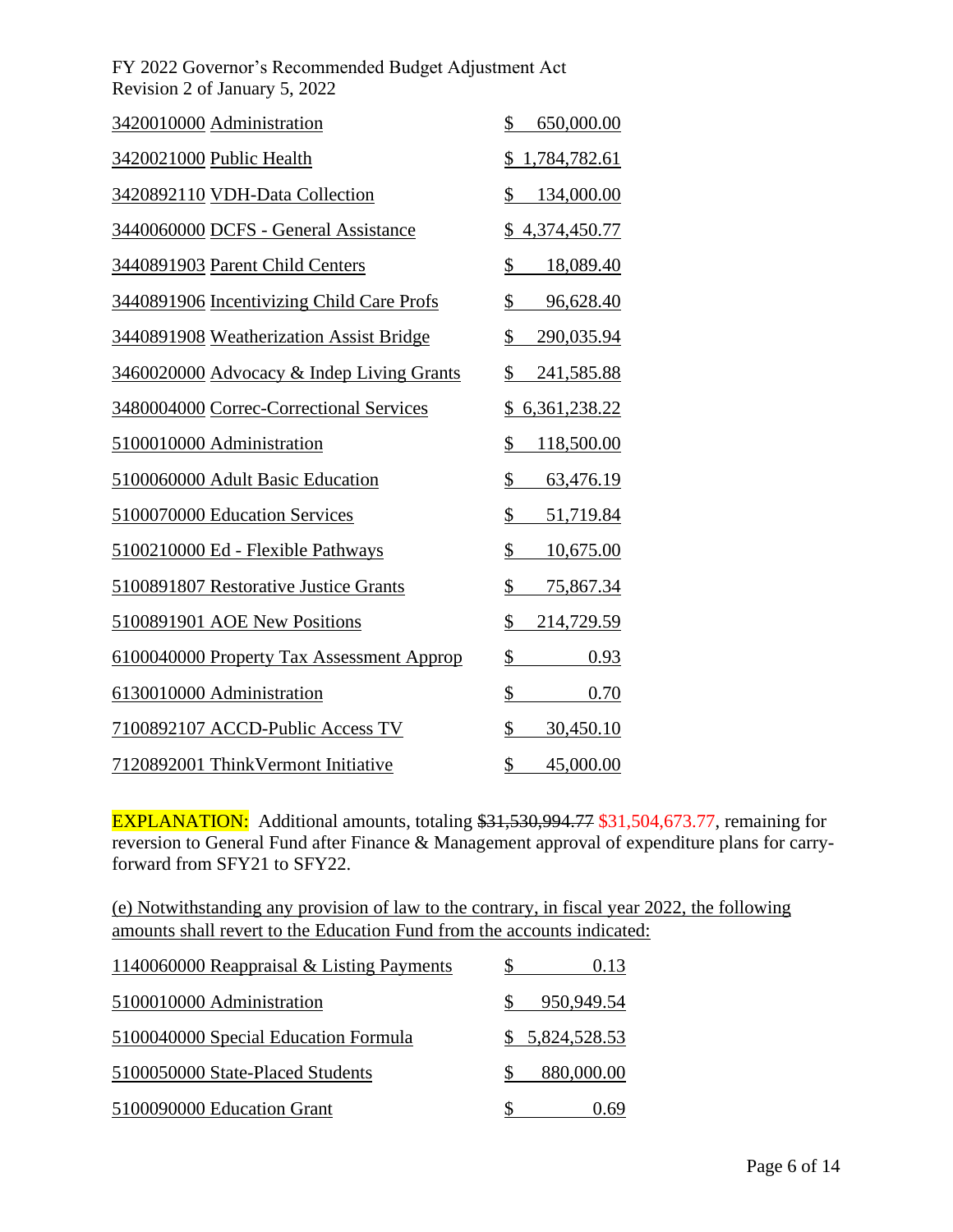| 5100110000 Small School Grant            | 614,965.00     |
|------------------------------------------|----------------|
| 5100190000 Essential Early Educ Grant    | 41,295.67      |
| 5100200000 Education-Technical Education | \$1,841,126.00 |
| 5100210000 Ed - Flexible Pathways        | \$1,579,282.05 |

EXPLANATION: Amounts, totaling \$11,732,147.61, remaining for reversion to Ed Fund after carry-forward of \$44,418,308.78 from SFY21 to SFY22.

(f) Notwithstanding any provision of law to the contrary, in fiscal year 2022, the following amount shall revert to the Transportation Fund from the account indicated:

2140010000 DPS-State Police \$ 3,933,026.61

**EXPLANATION:** Unobligated balance remaining from Transportation Fund appropriation to State Police at SFY21 year end is reverted to Transportation Fund for transfer to TIB Debt Service Fund in Section  $\overline{XX}$  of this act.

(g) Notwithstanding any provision of law to the contrary, in fiscal year 2022, the following amount shall revert to the Clean Water Fund from the account indicated: 6140040000 Environmental Conservation – Office of Water Programs \$675,149.73

EXPLANATION: In FY 2021 the Municipal Grant-in-Aid program was moved from the Department of Environmental Conservation to VTrans. The funds that remain after all DEC Grant-in-Aid agreements were closed are reverted in this section. These funds are appropriated to the Agency of Transportation in Section B. 919 of this budget adjustment proposal.

Sec. **XX** 2021 Acts and Resolves No. 74, Sec. D.102 is amended to read:

Sec. D.102 27/53 RESERVE; TRANSFER AND USE

(a) \$3,740,000 4,770,000 from the General Fund shall be reserved in the 27/53 reserve in fiscal year 2022. This action is the fiscal year 2022 contribution to the reserve for the 53rd week of Medicaid as required by 32 V.S.A. § 308e and the 27th payroll reserve as required by 32 V.S.A. § 308e(b).

(b) \$24,030,000 25,060,000 shall be unreserved from the 27/53 Reserve in in fiscal year 2022 to provide for the appropriations described in Secs. B.1106(a)(1)(A) and B.1106(a)(1)(B) of this act.

**EXPLANATION:** Amounts updated to provide for the appropriations adjusted in Sec. **XX** of this act.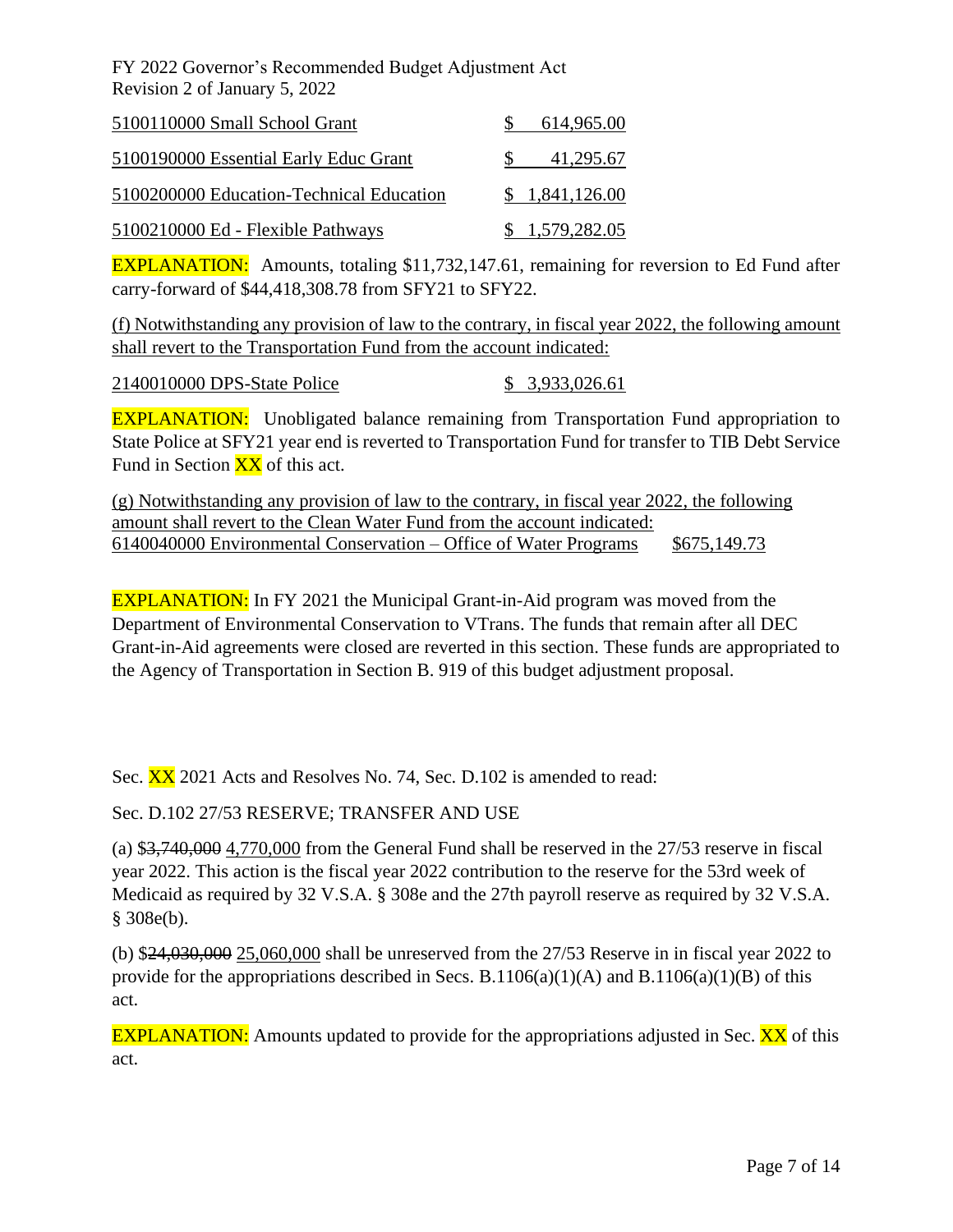Sec. XX 2021 Acts and Resolves No. 74, Sec. E.107 is amended to read:

## Sec. E.107 CORONAVIRUS RELIEF FUND APPROPRIATIONS; REVERSION AND REALLOCATION; REPORTS

- (a) The Commissioner of Finance and Management is authorized to revert all unobligated Coronavirus Relief Fund (CRF) appropriations prior to December 31, 2021. The total amount of CRF monies reverted in accordance with this subsection shall be allocated pursuant to 32 V.S.A. § 511 to any agency or department for CRF-eligible costs incurred from July 1, 2021 March 1, 2020 through December 31, 2021.
- (b) If previously obligated CRF monies become unobligated after December 31, 2021, the Commissioner of Finance and Management is authorized to revert the unobligated CRF appropriations and allocate the monies for expenditure pursuant to 32 V.S.A. § 511 to any agency or department for CRF-eligible costs incurred from July 1, 2021 March 1, 2020 through December 31, 2021.

EXPLANATION: Date change in (a) is intended to accommodate reallocation of CRF funds to reimburse an eligible expenditure that was obligated prior to July 1, 2021. Date change in (b) is intended to accommodate any similar unforeseen needs that may arise.

Sec. XX 2021 Acts and Resolves No. 74, Sec. E.107a is inserted to read:

#### Sec. E.107a CORONAVIRUS RELIEF FUND REALLOCATION

- (a) Pursuant to 2021 Acts and Resolves No. 74, Sec. E.107 as amended by Sec. XX of this Act, the following amount is reallocated from the Coronavirus Relief Fund to the following eligible appropriation:
- (1) To the Agency of Education for LEA grants: \$436,217.22

EXPLANATION: The Agency of Education received a request for reimbursement from an LEA (Windsor Central Supervisory Union) on December 28, 2021. Because the reimbursement request was for expenses incurred prior to July 1, 2021, the Commissioner of Finance & Management was not empowered to reallocate reverted CRF for this purpose. This section enumerates the desired reallocation.

Sec. XX 2021 Acts and Resolves No. 74, Sec. E.107b is inserted to read:

## Sec. E.107b AGENCY OF HUMAN SERVICES ONE-TIME APPROPRIATIONS; REVERSION AND REALLOCATION; REPORTS

(a) The Commissioner of Finance and Management is authorized to revert all unobligated monies associated with the one-time appropriations of \$25,000,000 and \$15,000,000 to the Agency of Human Services identified in Section XX of this act, and to reallocate the monies to any department within the Agency of Human Services, as needed to meet emergent needs.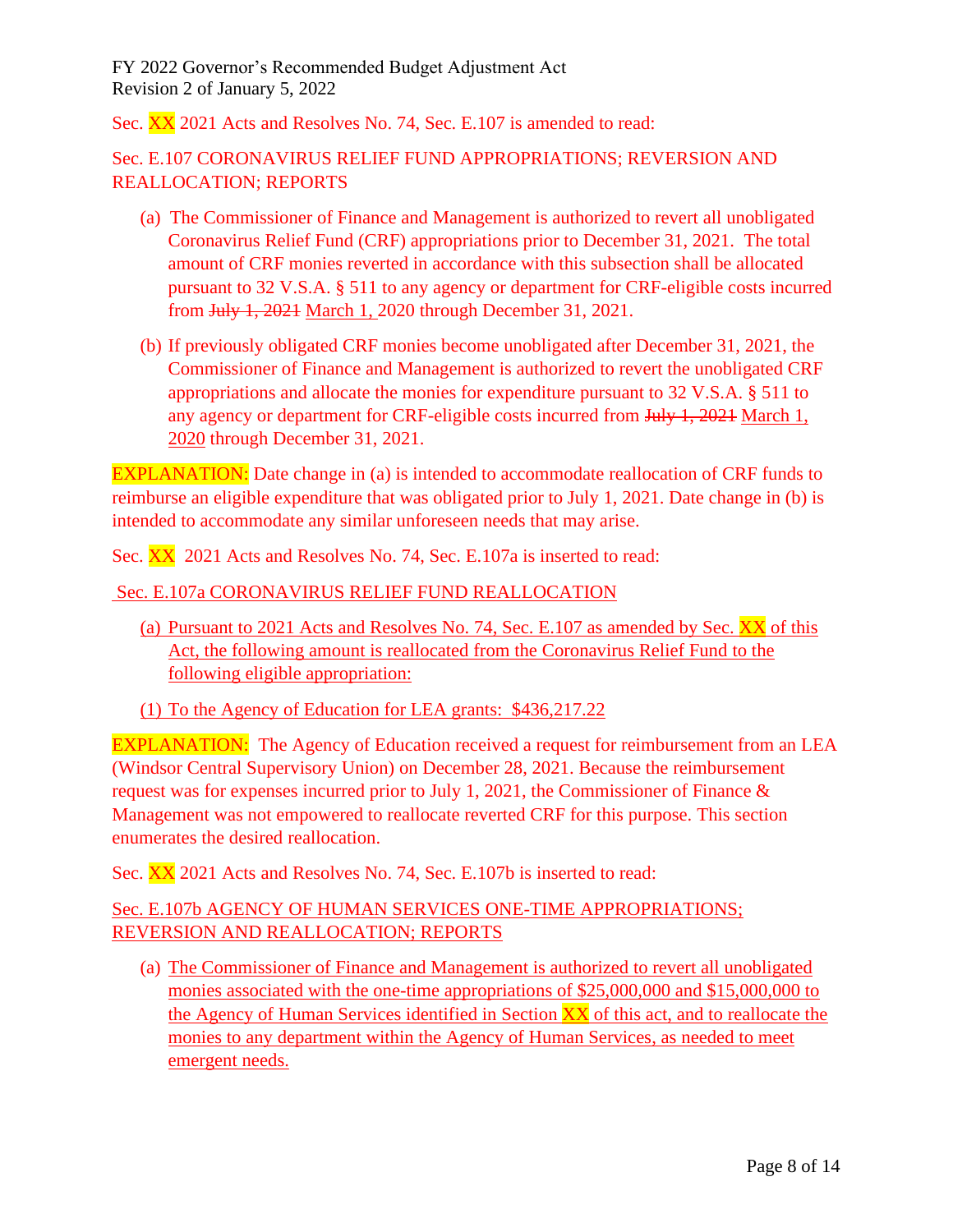(b) The Commissioner of Finance and Management shall report any activity associated with the above sub-section to the Joint Fiscal Committee at its next scheduled meeting.

EXPLANATION: AHS requests the option to work with DFM as needed for program management of specific appropriations to revert and reallocate funds appropriated in Section XX. The identified appropriations require a flexible approach similar to the State's approach to Coronavirus Relief Fund appropriations.

Sec. **XX** 2021 Acts and Resolves No. 74, Sec. E. 215 is amended to read:

Sec. E.215 Military – Administration

(a) The amount of \$1,119,834 \$934,290 shall be disbursed to the Vermont Student Assistance Corporation for the National Guard educational assistance program established in 16 V.S.A. § 2856 and the National Guard Tuition Benefit Program established in 16 V.S.A. § 2857.

EXPLANATION: Reduction of disbursement to VSAC based on actual need. Note: the \$68,988 variance between the additional amount available for reversion in D.101(d) above (\$116,556) and the reduced disbursement to VSAC in this section (\$185,544) is due to the filling of vacant Executive Director and Veterans Service Officer I positions.

Sec. XX 2021 Acts and Resolves No. 74, Sec. E. 301 is amended to read:

\*\*\*

(b) In addition to the State funds appropriated in this section, a total estimated sum of \$24,993,731 \$25,220,180 is anticipated to be certified as State matching funds under the Global Commitment as follows:

\*\*\*

(2) \$2,773,731 \$3,000,180 certified State match available from local designated mental health and developmental services agencies for eligible mental health services provided under Global Commitment.

(c) Up to \$4,618,437 \$4,034,170 is transferred from the AHS Federal Receipts Holding Account to the Interdepartmental Transfer Fund consistent with the amount appropriated in Sec. B.301 of this act – Secretary's Office – Global Commitment.

**EXPLANATION:** Subsections (b) and (c) are amended to reflect current estimates.

Sec. XX 2021 Acts and Resolves No. 74, Sec. E.131 is inserted to read:

Sec. E.131 USE OF DEBT SERVICE SAVINGS FROM BOND REDEMPTIONS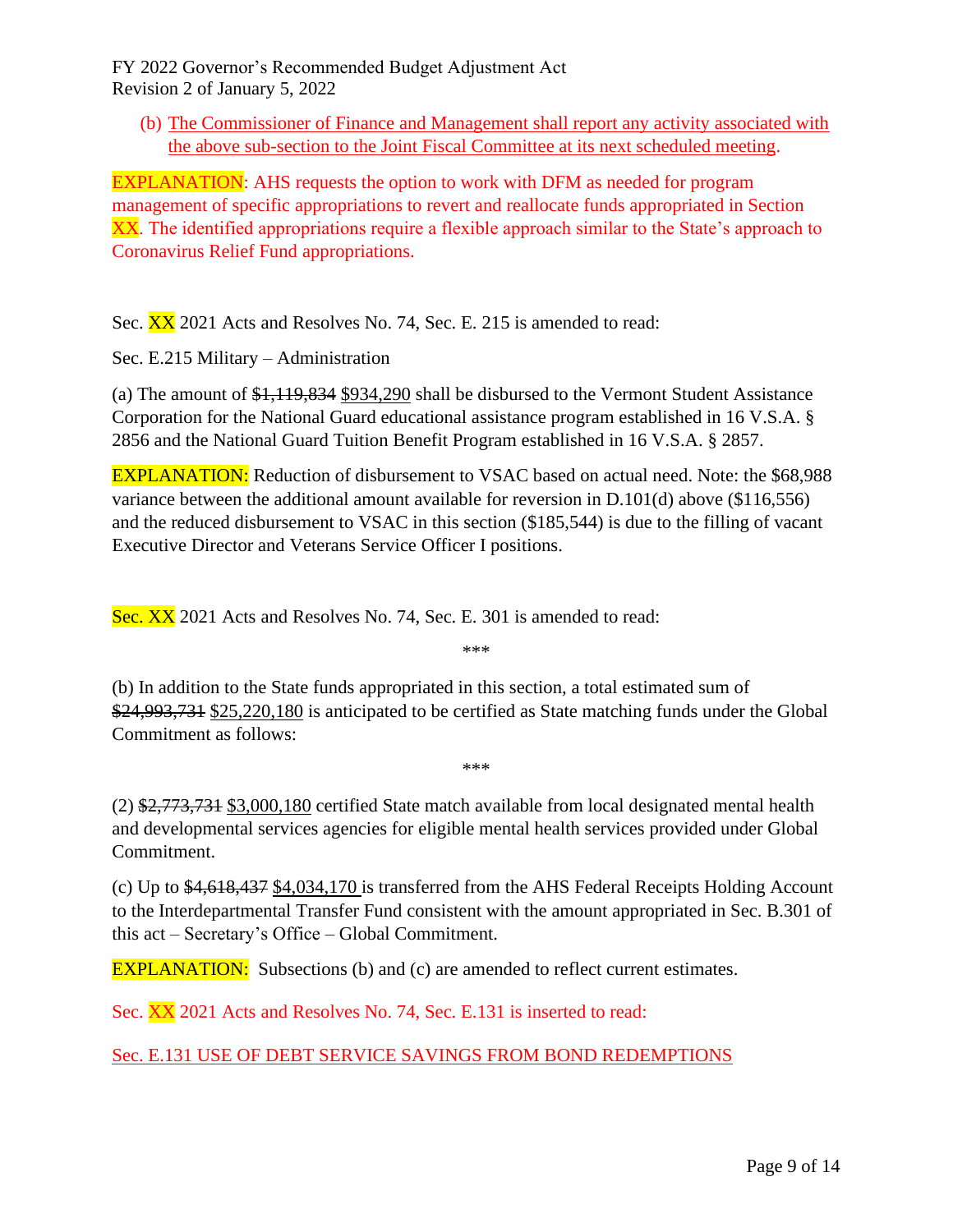It is the intent of the General Assembly to use any debt service payments avoided through the early redemption of State bonds or notes before maturity pursuant to 32 V.S.A. § 902(c), to defray the costs of future capital expenditures.

Sec. XX 2021 Acts and Resolves No. 74, Sec. E.316 is inserted to read:

Sec. E.316 DEPARTMENT FOR CHILDREN AND FAMILIES

(a) \$2,000,000 of federal spending authority for the Department of Children and Families' administrative division, to be established pursuant to 32 V.S.A. § 511, will be used for federal matching funds to implement the first phase of the Comprehensive Child Welfare Information System in Vermont in accordance with 45 CFR § 1355.55.

EXPLANATION: DCF's federal partner requests current law intent of the state's commitment to building the CCWIS in its entirety over time. This portion of funding is intended for the first module encompassing the fiscal components of the system, including IV-E eligibility, financial & contract management, and federal & agency reporting.

Sec. XX 2021 Acts and Resolves No. 74, Sec. E.602.2(c) is inserted to read:

(c) Vermont State Colleges shall use funds remaining with Vermont Technical College, provided in 2019 Acts and Resolves No. 80, to continue to study a model for course delivery at Career and Technical Education Centers in Vermont, and pilot up to two programs that offer these degree programs in up to two CTE centers.

On or before January 15, 2023, the VSCS shall submit a written supplemental report to the House and Senate Committees on Education and the State Board of Education with its findings and recommendations from the pilot programs.

EXPLANATION: Proposed language to enable VSCS to investigate course delivery at CTEs.

Sec. XX 2021 Acts and Resolves No. 74, Sec. G.300(a)(8)(c) is amended to read:

Sec. G.300 INVESTMENTS IN VERMONT'S ECONOMY, WORKFORCE, AND **COMMUNITIES** 

\*\*\*

 $(C)$  \$5,000,000 \$7,350,000 to provide free last dollar tuition for one year of undergraduate studies for critical occupation careers . . .

EXPLANATION: The original \$5,000,000 appropriation was oversubscribed; this adjustment funds additional scholarships for waitlisted applicants.

Sec. XX 2021 Acts and Resolves No. 74, Sec. G.400(a) is amended to read: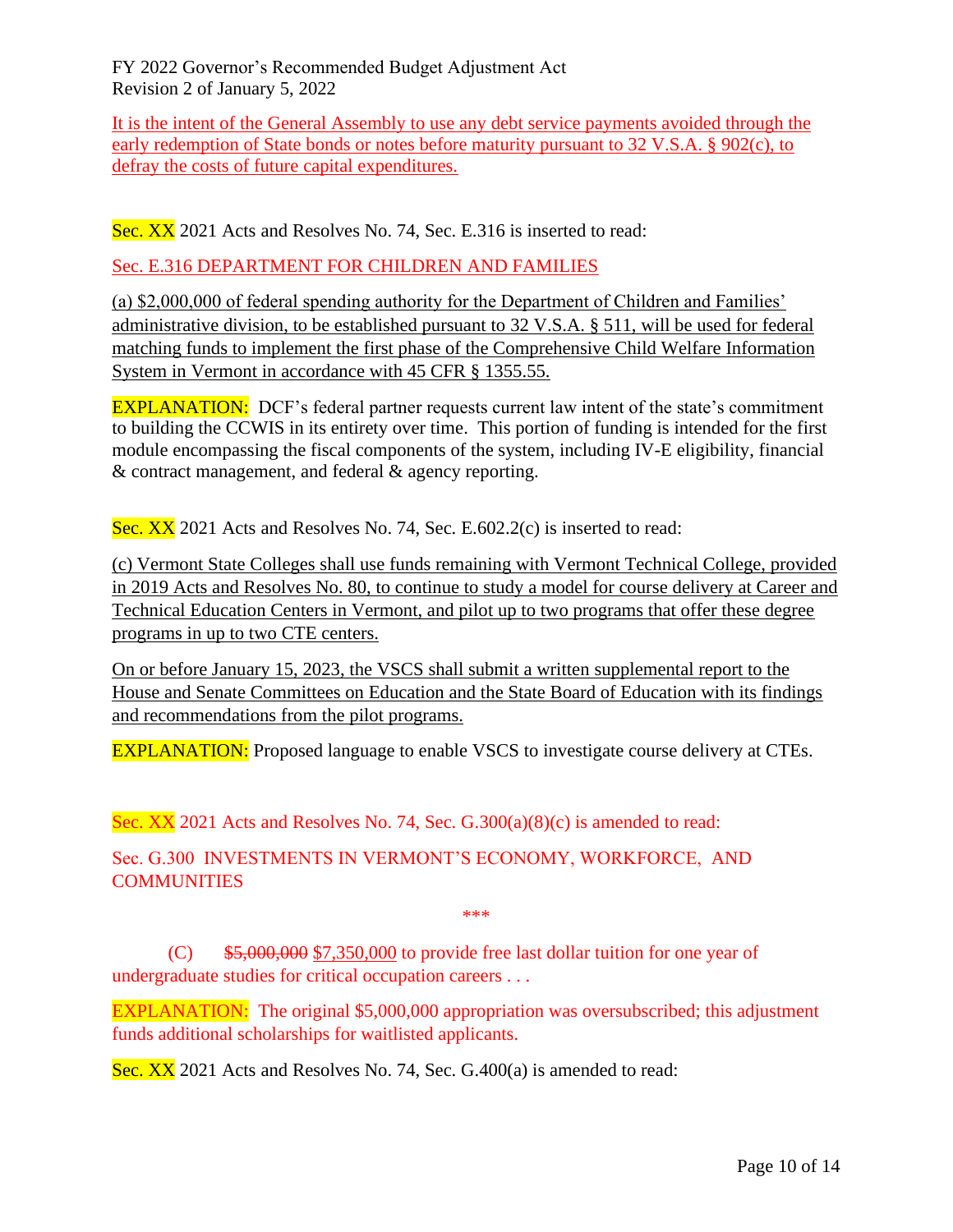## Sec. G.400 HOUSING AND HOMELESSNESS INVESTMENTS

(a) \$99,000,000 174,000,000 in fiscal year 2022 is appropriated from the American Rescue Plan Act (ARPA) - Coronavirus State Fiscal Recovery Funds as follows:

(1) \$94,000,000 144,000,000 to the Vermont Housing and Conservation Board (VHCB) to provide housing and increase shelter capacity, with priority given to populations who may be displaced from the hotel/motel voucher problem or are currently without housing, including by providing permanent homes in mixed-income settings. VHCB shall distribute the funds in consultation with the Secretary of Human Services and may subgrant a portion to other entities, including the Department of Housing and Community Development, the Vermont Housing Finance Agency, and regional nonprofit housing organizations, for one or more of the following purposes:

(A) if necessary, to help ensure that households and areas impacted by the pandemic are served;

(B) to undertake additional housing initiatives, such as home ownership, to the extent permitted by ARPA and related regulations and guidance; or (C) to provide for the efficient use of the funds.

EXPLANATION: \$50M increase to support additional mixed income, multifamily rentals, and shelter expansion. Continued focus on properties to serve households exiting homelessness; goal is to create over 250 units.

(2) \$5,000,000 25,000,000 to the Agency of Commerce and Community Development-- Department of Housing and Community Development for the Vermont Housing Incentive Improvement Program (VHIP).

**EXPLANATION:** \$20M increase to support affordable apartment and accessory dwelling unit creation in existing properties, with a focus on vacant and code violating properties; goal is to create over 400 units to serve households existing homelessness and families in need of affordable housing. Also, a technical correction to properly reflect the VHIP program name.

(3) \$5,000,000 to the Agency of Commerce and Community Development – Department of Housing and Community Development to grant to the Vermont Housing Finance Agency to establish a Missing Middle Home Ownership Development pilot to support the development of new homes for purchase by middle class families.

EXPLANATION: Program will provide construction and development financial subsidies for new construction or substantial rehabilitation of owner-occupied homes. Funds will be used to support homebuilders' access to up-front construction capital through Vermont banks and credit unions and will provide a direct project subsidy for up to 35% of eligible development costs. The program will serve a broad spectrum of affordability for households up to 140% AMI; the sales price for a home through the program will not exceed four times the applicable area median income, and will include incentives to extend affordability.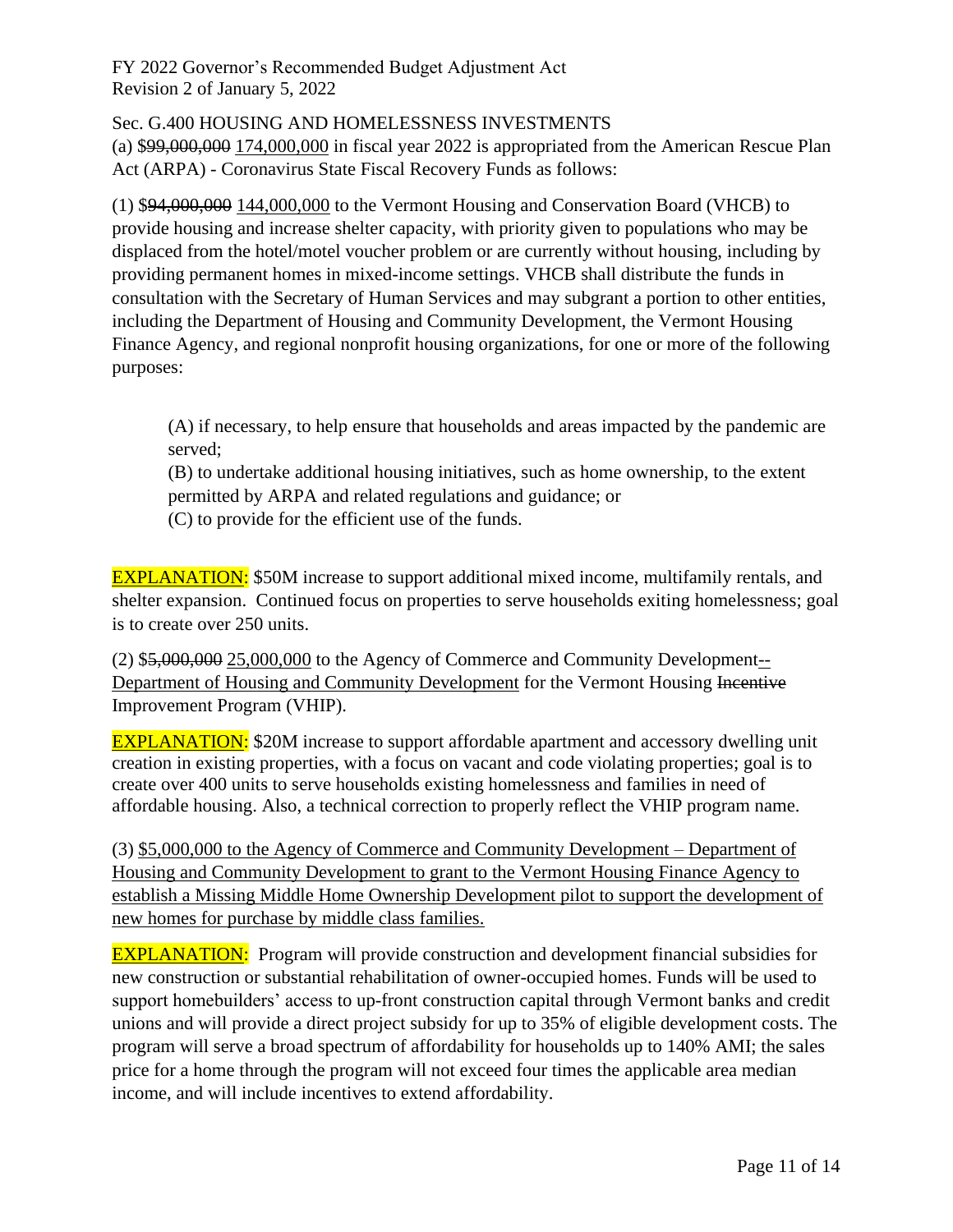Sec. XX 2021 Acts and Resolves No. 74, Sec.  $G.700(a)(4)(B)(i)$  is amended to read:

(i)  $$1,000,000$  to increase the funds available for grants and loan forgiveness to replace failed or inadequate residential on-site wastewater and water supply systems.

EXPLANATION: The ARPA program is currently written to only include loan forgiveness to replace failed residential on-site wastewater and water supply systems. The department would like to add grants as a mechanism to fund these projects (this is in line with the treasury guidance and the direction of the program). Additionally, the department wants to expand the program to include "inadequate" so that these funds can be used for systems that may not meet the definition of "failed" but do not meet the needs of the household.

Sec.  $XX$  2021 Acts and Resolves No. 74, Sec. G.700(a)(5) is amended to read: (5) \$10,000,000 to the Department of Environmental Conservation for allocation by the Clean Water Board established under 10 V.S.A § 1389, as part of their budget process in fiscal year 2022 for water quality initiatives to be allocated as follows:

(A) \$6,500,000 to the Department of Environmental Conservation for municipal water control grants and storm water project delivery, planning and implementation.

(B) \$3,500,000 to the Agency of Agriculture, Food and Markets, for water quality grants to partners and farmers.

EXPLANATION: In 2021 Act 74 Sec. G. 700 (a)(5), the General Assembly appropriated \$10 million to ANR-DEC to be allocated by the Clean Water Board. The Clean Water Board adopted an allocation of these funds on August 12, 2021 that requires an appropriation change to provide the required spending authority to AAFM. This amendment reduces the DEC appropriation to \$6.5M, and provides AAFM with a \$3.5M appropriation, consistent with the allocations made by the Clean Water Board.

Sec. XX 2020 Acts and Resolves No. 136, Sec. 7, as amended by 2020 Acts and Resolves No. 154, Sec. B.1121, and as amended by 2021 Acts and Resolves No. 3, Sec. 50, is further amended to read:

(a) Appropriation. The sum of \$247,500,000.00 is appropriated from the Coronavirus Relief Fund to the Agency of Human Services in fiscal year 2021 for purposes of establishing the Health Care Provider Stabilization Grant Program as set forth in this section. The Agency shall disburse these funds to eligible health care provider applicants as expeditiously as possible using a needs-based application process, or as deemed necessary by the Agency due to emergent and exigent circumstances attributable to the COVID-19 pandemic.

\*\*\*

(d) Specific allocations. Notwithstanding any provisions of this section to the contrary, of the funds appropriated in subsection (a) of this section, the Agency of Human Services shall make the following allocations for the following purposes: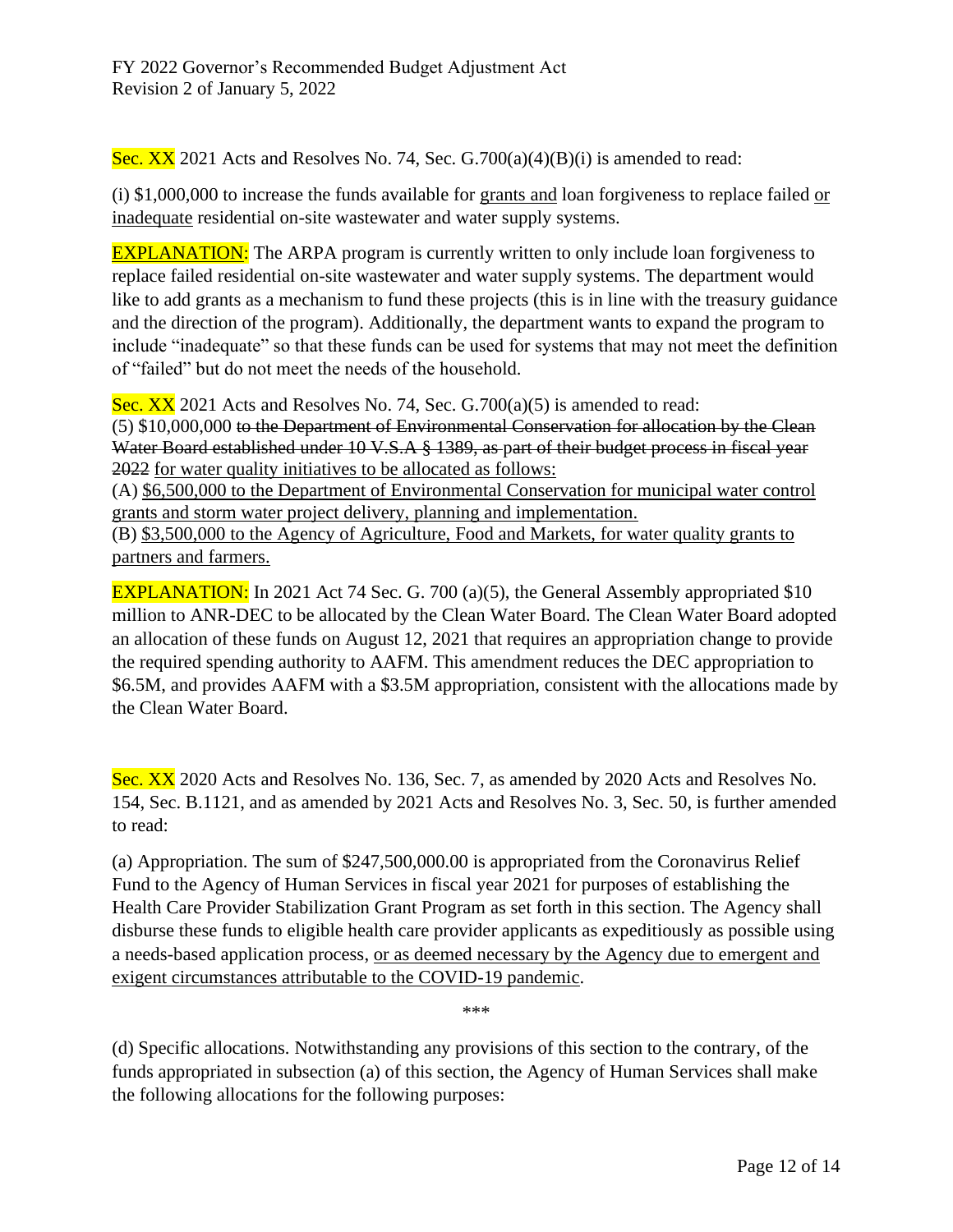\*\*\*

(3) Up to \$3,000,000.00 for COVID-19-related expenses incurred by designated and specialized service agencies through <del>December 30, 2020</del> December 31, 2021.

**EXPLANATION:** These changes broaden the Provider Stabilization Grant disbursement process to accommodate emergent needs and extend the end date for expenditures authorized by this section.

Sec. XX 2019 Acts and Resolves No. 6, Sec. 105, as amended by 2019 Acts and Resolves No. 71, Sec. 19, is further amended to read:

Sec. 105. EFFECTIVE DATES

(b) Sec. 73 (further amending 32 V.S.A. § 10402) shall take effect on July 1, 2021 2023.

\*\*\*

\*\*\*

## Sec. X. EFFECTIVE DATE

Notwithstanding 1 V.S.A. § 214, Sec.  $\bar{X}$  (health care claims tax) shall take effect retroactively on July 1, 2021.

EXPLANATION: The intended extensions of the Health Care Claims tax and its allocation to the Health IT-Fund in last year's Misc. Tax Bill Act 73, Sec. 14 inadvertently omitted a reference to a session law effective date. As a result, only 32 V.S.A. § 10301 (Health IT-Fund) was correctly extended until July 2023 and 32 V.S.A. § 10402 (imposition and allocation of health care claims tax) was not. Under Act 71 of 2019, Sec. 19, on July 1, 2021, the 0.999% health care claims tax rate was sunset, and a 0.8% rate took effect instead, with all HCCT revenues going to the General Fund. However, it was clearly the Legislature's intent in the Miscellaneous Tax Bill to extend both the tax and the allocation until 2023.

Sec. XX 9 V.S.A. § 4452 is amended to read:

#### § 4452 EXCLUSIONS

Unless created to avoid the application of this chapter, this chapter does not apply to any of the following:

\* \* \*

(8) transient occupancy in a hotel, motel, or lodgings during the time the occupant is a recipient of General Assistance or Emergency Assistance temporary housing assistance, or occupancy in a hotel or motel funded by federal Emergency Rental Assistance, regardless of whether the occupancy is subject to a tax levied under 32 V.S.A. chapter 225;